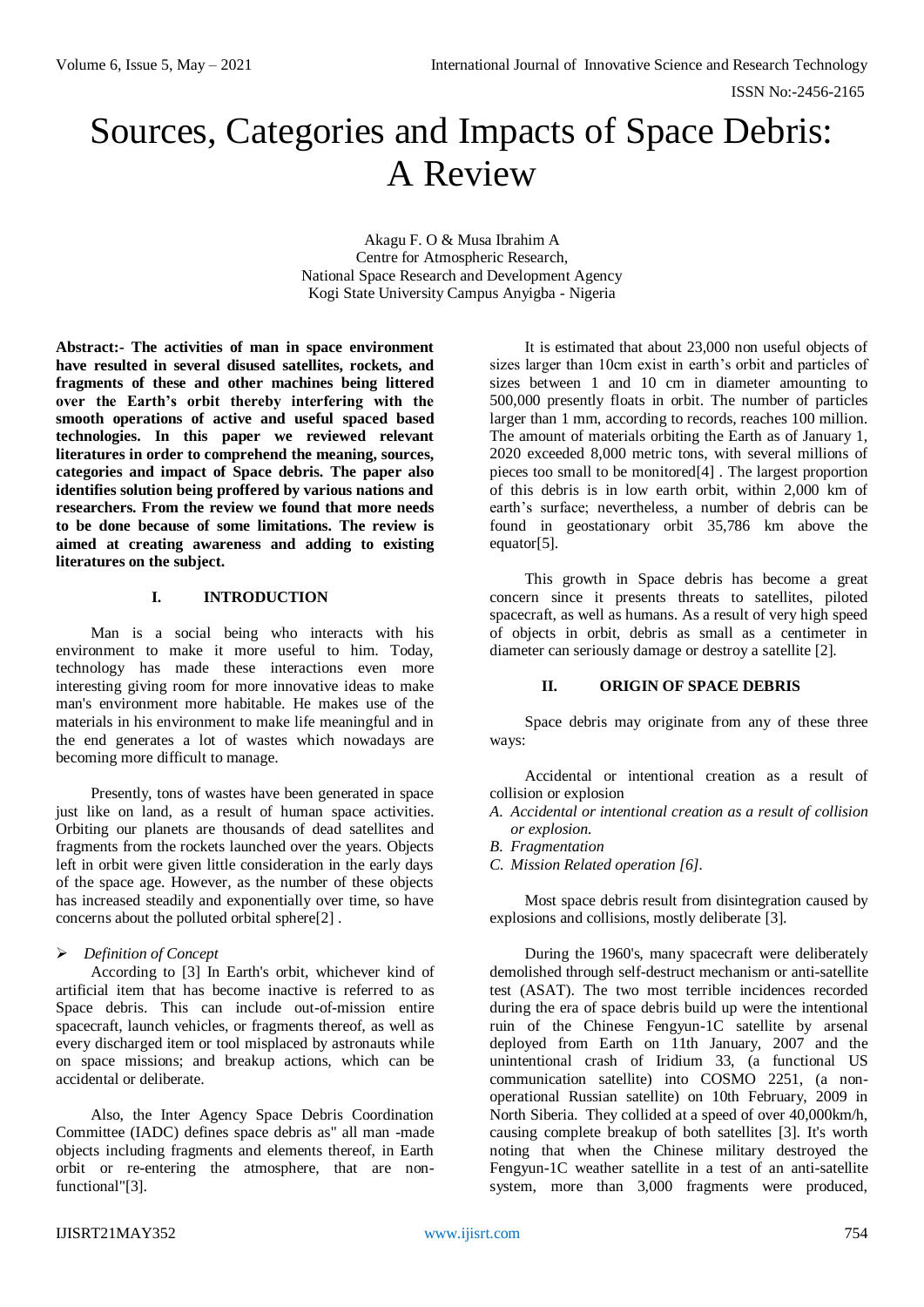accounting for over 20% of all space debris. In not more than two years, the fragments had dispersed from Fengyun-1C's original orbit, forming a massive collection of debris that had fully surrounded Earth and about to re-enter the atmosphere. [2].

Also, the Russian laser-ranging satellite BLITS (Ball Lens in Space) suffered an abrupt shift in orbit and spin on January 22, 2013, forcing Russian scientists to abandon the project. [2]. A collision between BLITS and a piece of Fengyun-1C debris is considered to have caused this incident. Fifty percent of the debris below 1,000 km is made up of wreckages from Fengyun-1C, Iridium 33, and Cosmos 2251. [4]. [2] Indicated that fragmentation has been identified as the primary source of space debris, with three countries accounting for nearly 95 percent of all space debris currently in Earth's orbit. About 42% is attributed to China, the nation on the lead of debris generation, while the United States and Russia account for (27.5%) and (25.5%) respectively.

Mission related operations have also added much debris objects of various sizes in space and they account for about 12 percent of the presently cataloged debris. For instance, exhaust emanating from solid rocket upper stages includes aluminum oxide particles, paint flakes, and particles from thermal insulation. Separation of satellites from its launch vehicles upper stages involves losing of explosive bolts that disintegrate into smaller particles.

Also, the discharge of protective materials, covers, and other discarded physical parts into orbit is a common part of the process of launching a spacecraft on orbit. [5]. Also contributing to the debris community was non-functional space vehicle that stayed in orbit longer than their planned lifespan [2].

Some objects in lower orbits of a few kilometers have the potential to rapidly fall down to Earth. After a few years, they normally re-enter the atmosphere and, for the most part, burn up before reaching the ground. However, debris or satellites left at higher altitudes of 36,000 kilometers where weather and communication satellites are often placed in geostationary orbits can continue to circle Earth for hundreds or even thousands of years.

# **III. TYPES OF SPACE DEBRIS**

On the ground of their origins enumerated above, space debris can be classified as follow:

- *A. Spacecrafts that is no longer available, such as satellites that have outlived their usefulness. Example NigriaSat\_1, NigComSat\_1, Chinese Fengyun\_1C, Cosmo\_ 2251etc.*
- *B. Rocket bodies that have been applied in placing satellites into its path in space.*
- *C. Objects that were let loosed inadvertently at some point in missions (e.g. spare thermal glove, Hasslblad camera, backpack size tool bag [5] as well as items or waste such as toothbrush, tissue paper, etc. ejected from the space shuttle.*
- *D. Collisions, explosions, or decay of active satellites may result in fragments or large pieces of debris [2]. The diagram below gives a description of the classified space debris.*

Diagrammatic representation of types of space debris is shown in figure 1.

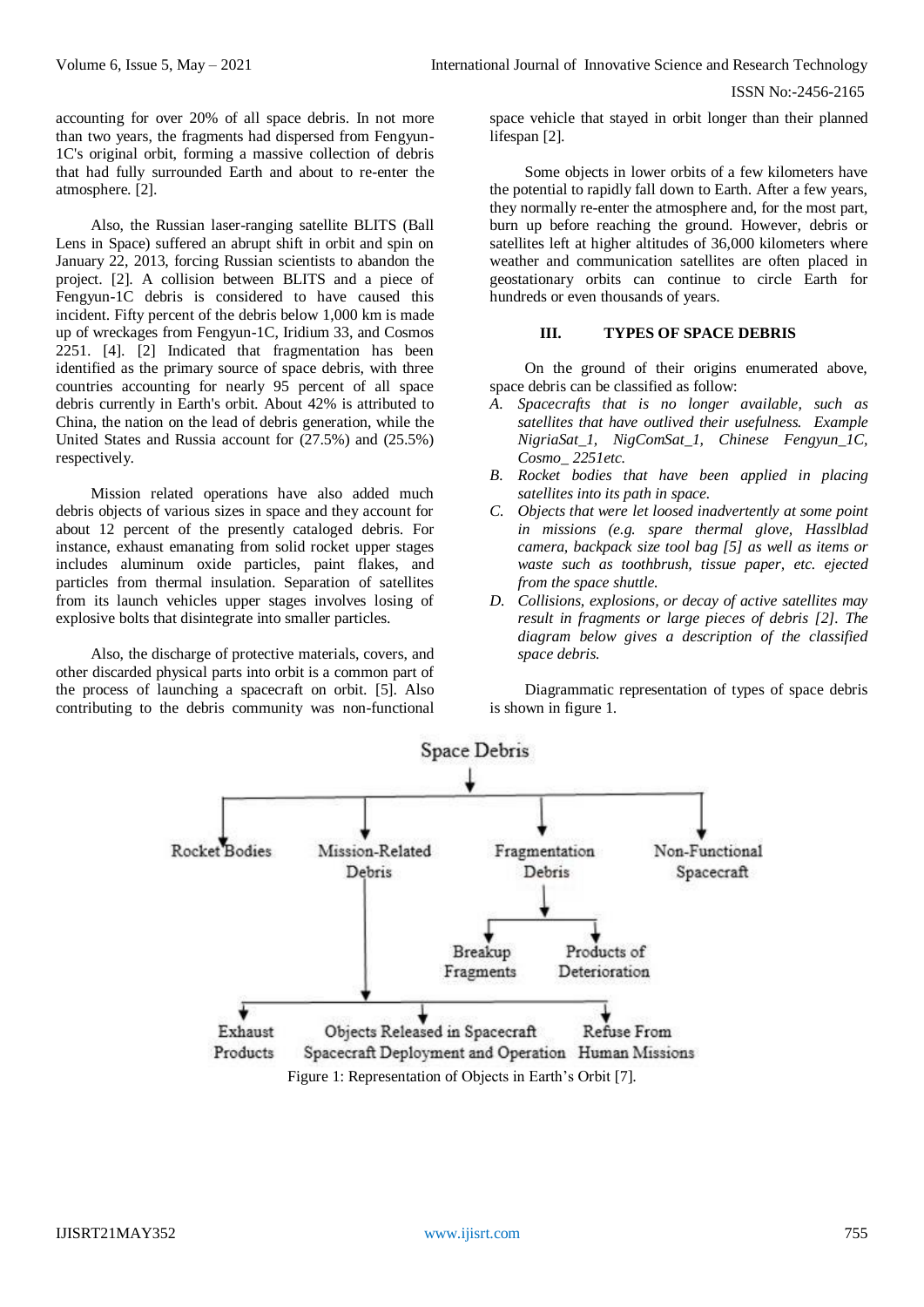ISSN No:-2456-2165

# **IV. CATEGORIES AND IMPACT OF SPACE DEBRIS**

Space debris has been categorized based on their sizes and impact by the US Space Surveillance Network (SSN) [2]. The space object catalogue is identified by launch date and country of origin [5]. The main categories of the space debris include:

# *A. Objects of debris with a diameter of around 10 cm.*

These objects can be trailed by the SSN and they are cataloged in a local space object database. The impact of such sized objects is equivalent to a bomb exploding within the spacecraft. Objects of this magnitude can be traced and satellites can be maneuvered to avoid collision [2].

#### *B. Debris objects between 1 cm and 10 cm.*

The impact created from a 5cm object is the equivalent of being hit by a bus travelling at highway speed. Debris objects in this category cannot be tracked but are large enough to destroy a satellite or rocket body if it crashes with the main body of the spacecraft. Approximately 500,000 of these fragments are estimated to be in orbit at Low Earth Orbit altitudes. Any object that is struck by space splinter greater than 1 cm is likely to be fully fragmented and a collision of a huge object, such as a satellite or rocket body, will increase the space debris population by extra tens of thousands of particles [2].

# *C. Debris items of sizes between 3 mm and 1 cm.*

This size of debris items has impact effect equivalent to being struck by a bullet. These pieces, which are estimated to number in the millions, are also untraceable. Due to the smaller nature of this range of debris, they will usually cause only localized damage but can still terminate a space assignment per adventure it strikes a vital part like a propellant tank, a computer, or sensor [2].

#### *D. Debris items smaller than 3 mm.*

The force of fragments from this size of junk is equivalent to being hit by a baseball thrown by a foremost league pitcher. Such bits of debris result in destruction to specific segment, especially if the surface portion of the spacecraft that is hit is critical to its operation, such as optical systems as well as solar arrays - telescopes, star trackers, cameras etc. In LEO there are projected 10 million space debris objects of sizes less than 3 mm [2]. Despite the sizes of this debris, even the smallest of objects, some of which cannot be detected by sensors, can be hazardous to manned and unmanned spacecraft. This is because they are orbiting at extremely high velocities [2]. Space debris moves about 10 times faster than a bullet (and no one sees a bullet coming), which means that the debris can easily punch through the protective covering on satellites or spacecraft [8].

# **V. INCIDENCE OF SPACE DEBRIS FALLING TO EARTH**

Although most space debris burn up in the atmosphere, larger debris objects have reached the ground. On average, a total of between 200-400 tracked objects enters the Earth's atmosphere every year. That is about one every day [9].

About 20-ton chunk of a Chinese rocket (the Long March 5B, launched May 5) fell uncontrollably down to Earth and landed in the Atlantic Ocean as reported by Allen Kim on May 11<sup>th</sup>, 2020 for CNN.

The rocket has lost its core stage, which is essentially the spacecraft's backbone that supports its weight. Some reports have it that some of the debris reached the Ivory Coast[1].

Saphora Smith reported for the nbcnews.com that part of the Long March 5B rocket launched on April 29, 2021 hurled back to Earth on May 9, 2021 at about 10:24 am (Beijing time) crashing into the Indian Ocean. A greater part of this debris components burned up in the atmosphere upon re-entry.

Though it is usual for parts of rockets to return to Earth after a launch, this piece generated a little concern due to its lack of control and the uncertainty of where it would land on the planet<sup>[10]</sup>.

Other instances of debris falling to Earth includes the premature return of the US space station Skylab (11<sup>th</sup> July, 1979) through the atmosphere, bringing down large mass of debris over the southern Indian Ocean. The Russian Space station (Mir heftier) made a return through the Earth's atmosphere on March 23, 2001 above the Pacific Ocean near Fiji. Although a large part of it burned up in the atmosphere, about 1,500 bits of it reached the Earth's surface[11].

Upon disintegration and return to Earth of the Space shuttle Columbia on Feb. 1, 2003, seven astronauts were killed. This tragic occurrence dispersed several thousand portions of debris across a 72,520 square kilometers area in Eastern Texas and Western Louisiana [11].

# **VI. SOLUTIONS TO SPACE DEBRIS PROBLEM**

Since the first satellite-Sputnik 1- was launched into orbit in 1957, over 8000 satellites have been placed in orbit and 3000 of them are not operational, constituting space debris.

Hence, it is necessary to proffer solutions to space junks.

There are two basic actions to mitigate the problems associated with orbital debris:

- *A. Preventive actions*
- *B. Removal actions.*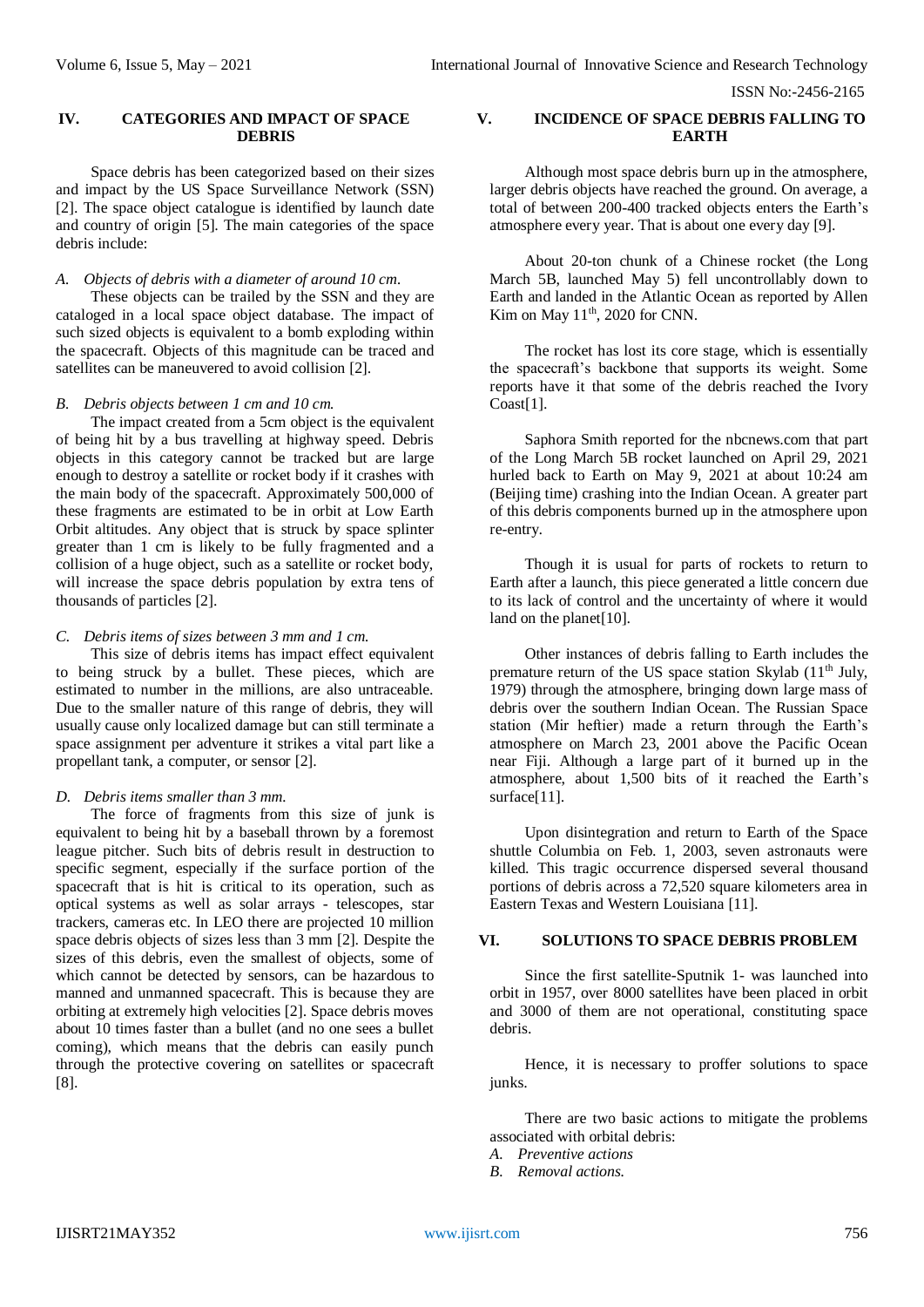#### ISSN No:-2456-2165

Preventive actions forestall explosive failures of spacecraft and upper stages while the removal actions reduce the enormity of the trashes in orbit thereby reducing the chance as well as impact of orbit hyper-velocity collisions [2].

A summary of a number of the proposals for clearing debris from space is given below.

# *A. Giant Lasers*

Using high-powered pulsed lasers located on Earth to create plasma jets on space debris could cause them to slow down and return to the atmosphere, where they could either burn up or fall into the oceans. This process is referred to as Laser Orbital Debris Removal (LODR). It uses laser technology which is relatively cheap and readily available.

# *B. Space Balloons*

The Gossamer Orbit Lowering Device, or GOLD system, uses an ultra-thin balloon which is inflated with gas to the size of a football field and then attached to large pieces of space debris. The GOLD balloon will increase the drag of objects enough so that the space junk will enter the earth's atmosphere and burn up.

# *C. Self-Destructing Janitor Satellites*

Clean Space One is a small satellite developed by Swiss researchers at the Federal Institute of Technology that can locate and capture space junk with jellyfish-like tentacles. The devise would then plummet back towards Earth, where both the satellite and the space debris would be destroyed during the heat and friction of re-entry.

# *D. Space Pods*

Russia's space corporation, Enregia, is planning to build a space pod to knock junk out of orbit and back down to earth. The pod is said to use a nuclear power core to keep it fueled for about 15 years as it orbits the earth knocking down defunct satellites out of orbit. The debris will either burn up in the atmosphere or drop into the ocean. It is believed that by gathering about 600 inactive satellites in the same geosynchronous path and sinking them into the ocean, this approach could clean the space around Earth in just ten years.

# *E. Tungsten Micro duct*

Smaller space debris of sizes less than 10 cm could theoretically be slowed by deploying tons of tungsten micro duct into low earth orbit on a trajectory opposite that of the targeted space junk. The slowed debris would then decay into a lower orbit, eventually falling into Earth's atmosphere in a period of few decades. The most significant obstacle to this proposal is the potential risk of unhealthiness of tungsten entering the atmosphere. In some research, tungsten materials have been linked to death at births and irregular musculoskeletal growth.

# *F. Space Garbage Trucks*

The US Defense Advanced Research Project Agency (DARPA) is funding an Electrodynamics Debris Eliminator, or EDDE, a space garbage vehicle fitted with 200 giant nets with capacity stretch out to collect debris in space. The EDDE could then either fling the trash back to Earth, where it would end up in the oceans, or it could force the objects into a closer orbit, keeping them out of the way of active satellites before they decay and fall back to Earth.

# *G. Recycling Satellites*

Some dead satellites could be mined for usable components by other satellites instead of being trashed. The Phoenix program at DARPA may develop new technology that will allow for the harvesting of valuable components from satellites in so-called graveyard orbits.

#### *H. Sticky Booms*

Altus Space Machines is currently working on a sticky boom robotic arm device that can cover 100 meters in length, and uses electro adhesion to induce electrostatic charges onto any material (metal, plastics, glass, even asteroids) it comes in contact with, then clamp onto the object because of the differences in charges. Even if an object wasn't built to be grappled by a robotic arm, the sticky boom is enabled to adhere to any space object. The sticky boom could be used to grab and dispose of space debris. These ideas for space junk cleanup may be useful in removing some of the debris that is currently littering the Earth's orbit.

While the different strategies being suggested have potential, all of them still have one major drawback: they appear to concentrate on bringing the junk back to Earth to land in our oceans, which already have enough problems. Consequently, scientists must devise more reasonable alternatives to space debris that not only clean up the debris but also dispose of it in an environmentally conscious and environmentally sustainable manner [12].

# **VII. CONCLUSION**

Human space activity has resulted in the generation of tons of debris which poses great threat to space facilities (rockets, spacecraft, satellites) in orbit as well as to humans on earth. Although, there have been few disastrous collisions for now, much attention needs to be given to the gradual but continual build-up of these debris in order to forestall unknown deadly consequences. Some of the mitigating approach to solving these problems as reviewed in this work has some limitations.

Space agencies and space craft engineers need to do more in terms of designing space facilities so as to minimize accidental breakup, collisions, release of object in space craft deployment and operations, refuse disposal from human mission and as well minimize the danger of human fatality upon re-entry to earth.